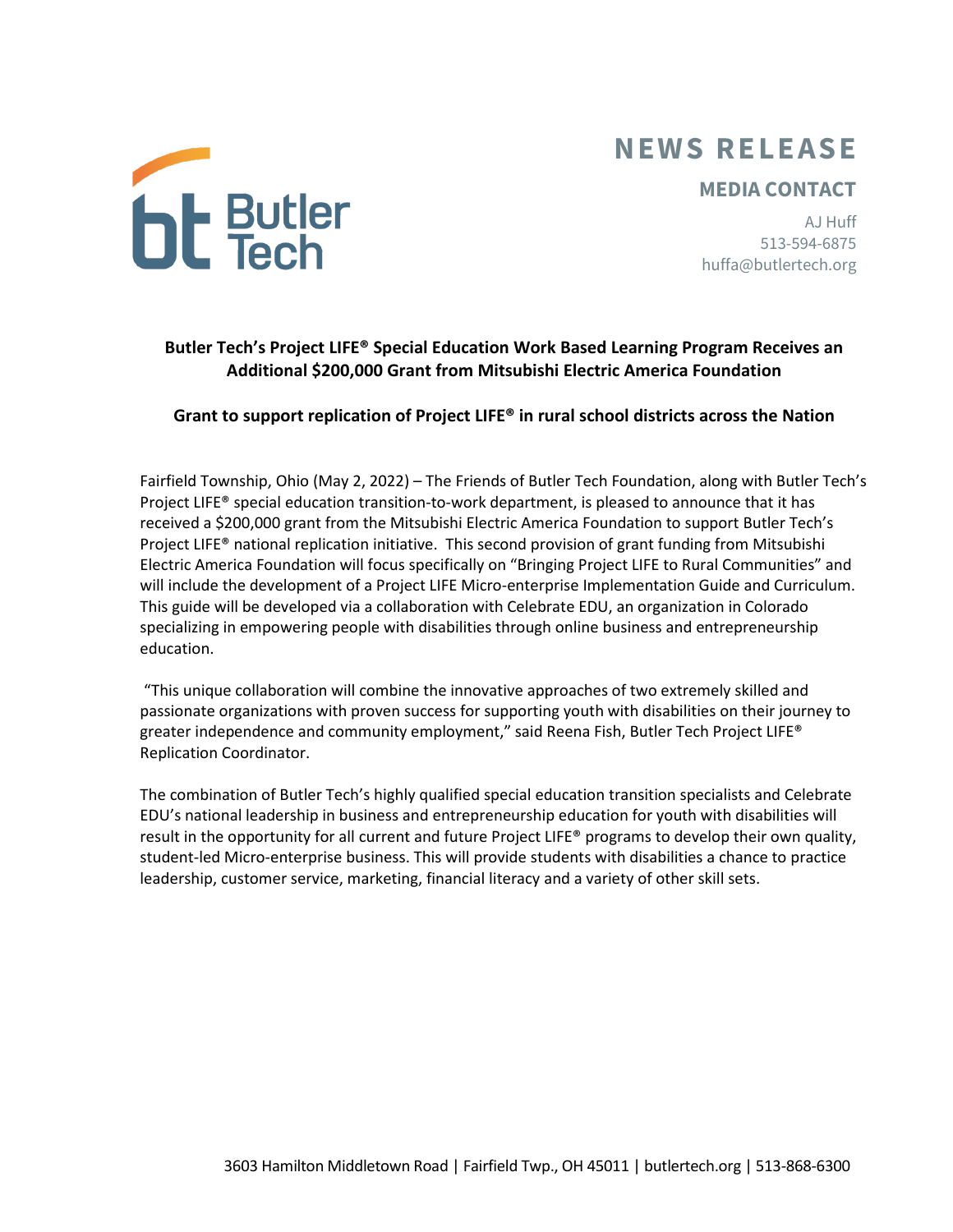

The Mitsubishi Electric America Foundation awarded \$225,000 in grant funds to Butler Tech in 2018 that was utilized to assist in the launch of their Project LIFE® national replication initiative. These funds aided the start of 22 new programs. Today, Butler Tech boasts a total of 34 Project LIFE sites with two of those licenses purchased by the River East School Division in Winnipeg, Manitoba, Canada. A large portion of this recent grant award will continue to enable Butler Tech to offer a much-reduced licensing cost for 10 school districts in rural regions of the United States.

Reena Fish, Project LIFE® Replication Coordinator, states that research shows: "The employment opportunities available to people with disabilities in these regions are severely lacking and there is a desperate need for education and training to garner the skills necessary for jobs and self-employment. An additional barrier preventing people from gaining employment is the lack of education and training they receive (Kessler 2015). School districts in rural areas often lack funds due to smaller populations of students. This greatly impacts their ability to develop quality, research-based learning opportunities for their youth with disabilities. This is why we want to offer a reduced Project LIFE® replication cost for school districts in rural areas."

Students participating in Project LIFE® programs generally have a diagnosis of a significant learning limitation that presents a barrier to their goal of gaining and maintaining inclusive, competitive employment in their communities.

For more information about Project LIFE® National Replication, our current locations and specifics about the program, please visit our website at: [www.btprojectlife.org.](http://www.btprojectlife.org/)

###

## **About Project LIFE®**

Developed by Butler Tech staff in 2007, Project LIFE is a comprehensive, multi-

year transition program in which students with disabilities develop, practice and strengthen skills that are high predictors of increased adult independence and successful, integrated employment in the community. In addition to Butler Tech's own Project LIFE program offerings, this program can now be found in several states across the U.S. due to their opportunity to replicate this research-based program. [\(www.btprojectlife.org\)](http://www.btprojectlife.org/)